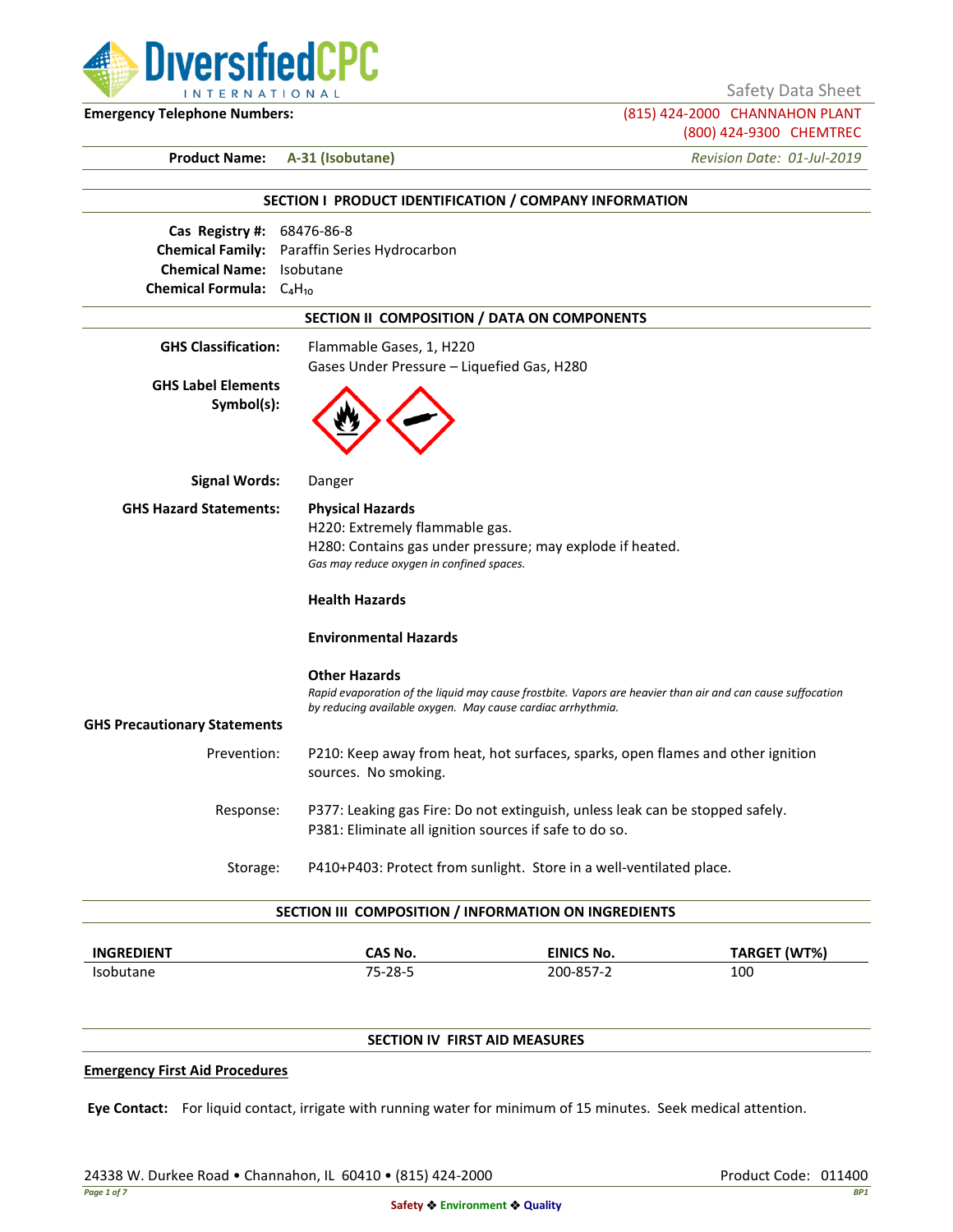

| Skin Contact: For liquid contact, warm areas gradually and get medical attention if there is evidence of frost bite or tissue |
|-------------------------------------------------------------------------------------------------------------------------------|
| damage. Flush area with lukewarm water. Do not rub affected area. If blistering occurs, apply a sterile                       |
| dressing. Seek medical attention.                                                                                             |
|                                                                                                                               |

**Inhalation:** Remove to fresh air. Artificial respiration and/or oxygen may be necessary. Consult a physician. **Ingestion:** This material is a gas under normal atmospheric conditions and ingestion is unlikely.

Most important symptoms and effects

**Acute:** Anesthetic effects at high concentrations.

**Delayed:** None known or anticipated. See Section 11 for information on effects from chronic exposure, if any.

**Notes to Physician:** Epinephrine and other sympathomimetic drugs may initiate cardiac arrhythmias in persons exposed to high concentrations of hydrocarbon solvents (e.g., in enclosed spaces or with deliberate abuse). The use of other drugs with less arrhythmogenic potential should be considered. If sympathomimetic drugs are administered, observe for the development of cardiac arrhythmias.

## **SECTION V FIRE FIGHTING MEASURES**

## **Suitable Extinguishing Media:**

Water spray, Water mist, Foam, Dry chemical or Carbon Dioxide. Carbon dioxide can displace oxygen. Use caution when applying carbon dioxide in confined spaces.

## **Fire Fighting Procedures:**

For fires beyond the initial stage, emergency responders in the immediate hazard area should wear protective clothing. When the potential chemical hazard is unknown, in enclosed or confined spaces, a self contained breathing apparatus should be worn. In addition, wear other appropriate protective equipment as conditions warrant (see Section 8). Isolate immediate hazard area and keep unauthorized personnel out. Stop spill/release if it can be done safely. If this cannot be done, allow fire to burn. Move undamaged containers from immediate hazard area if it can be done safely. Stay away from ends of container. Water spray may be useful in minimizing or dispersing vapors and to protect personnel. Cool equipment exposed to fire with water, if it can be done safely.

## **Unusual Fire and Explosion Hazards:**

Extremely flammable. Contents under pressure. This material can be ignited by heat, sparks, flames, or other sources of ignition. The vapor is heavier than air. Vapors may travel considerable distances to a source of ignition where they can ignite, flash back, or explode. May create vapor/air explosion hazard indoors, in confined spaces, outdoors, or in sewers. If container is not properly cooled, it can rupture in the heat of a fire. Drains can be plugged and valves made inoperable by the formation of ice if rapid evaporation of large quantities of the liquefied gas occurs. Do not allow run-off from fire fighting to enter drains or water courses – may cause explosion hazard in drains and may reignite.

**Hazardous Combustion Products**: Combustion may yield smoke, carbon monoxide, and other products of incomplete combustion. Oxides of nitrogen and sulfur may also be formed.

*See Section 9 for Flammable Properties including Flash Point and Flammable (Explosive) Limits.*

## **NPCA - HMIS RATINGS**

| <b>HEALTH</b>              |  |
|----------------------------|--|
| <b>FLAMMABILITY</b>        |  |
| <b>REACTIVITY</b>          |  |
| <b>PERSONAL PROTECTION</b> |  |

**PERSONAL PROTECTION - (***Personal Protection Information To Be Supplied By The User)*

## **SECTION VI ACCIDENTAL RELEASE MEASURES**

**Steps To Be Taken If Material Is Released or Spilled**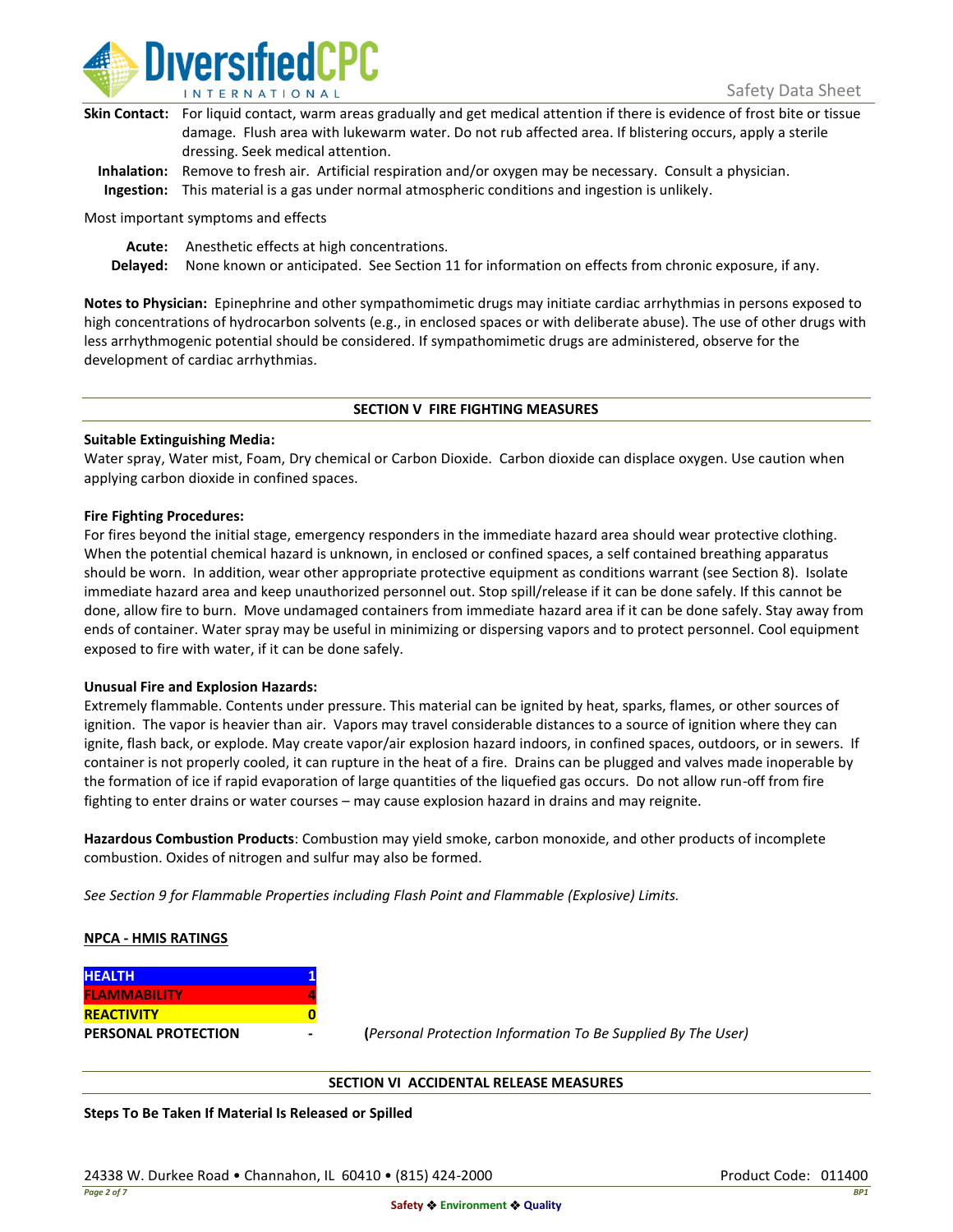

Avoid sources of ignition - ventilate area. Use water fog to evaporate or ventilate. Protect body against contact with liquid. If confined space - use self contained breathing apparatus. Consult local fire authorities.

**Personal Precautions:** Extremely flammable. Spillages of liquid product will create a fire hazard and may form an explosive atmosphere. Keep all sources of ignition and hot metal surfaces away from spill/release if safe to do so. The use of explosion-proof electrical equipment is recommended. Beware of accumulation of gas in low areas or contained areas, where explosive concentrations may occur. Prevent from entering drains or any place where accumulation may occur. Ventilate area and allow to evaporate. Stay upwind and away from spill/release. Avoid direct contact with material. For large spillages, notify persons downwind of the spill/release, isolate immediate hazard area and keep unauthorized personnel out. Wear appropriate protective equipment, including respiratory protection, as conditions warrant (see Section 8). See Sections 2 and 7 for additional information on hazards and precautionary measures.

**Environmental Precautions:** Stop spill/release if it can be done safely. Water spray may be useful in minimizing or dispersing vapors. If spill occurs on water notify appropriate authorities and advise shipping of any hazard.

**Methods for Containment and Clean-Up**: Notify relevant authorities in accordance with all applicable regulations.

Recommended measures are based on the most likely spillage scenarios for this material; however local conditions and regulations may influence or limit the choice of appropriate actions to be taken.

## **SECTION VII HANDLING AND STORAGE**

**Precautions for safe handling:** Comply with state and local regulations covering liquefied petroleum gases. Comply with NFPA Pamphlet #58. Keep away from heat or sources of ignition. Prohibit smoking in areas of storage or use. Take precautionary measures against static discharge. Use good personal hygiene practices and wear appropriate personal protective equipment (see section 8).

Contents are under pressure. Gases can accumulate in confined spaces and limit oxygen available for breathing. Use only with adequate ventilation. The use of explosion-proof electrical equipment is recommended and may be required (see appropriate fire codes). Refer to NFPA-70 and/or API RP 2003 for specific bonding/grounding requirements. Electrostatic charge may accumulate and create a hazardous condition when handling or processing this material. To avoid fire or explosion, dissipate static electricity during transfer by grounding and bonding containers and equipment before transferring material.

Do not enter confined spaces such as tanks or pits without following proper entry procedures such as ASTM D-4276 and 29CFR 1910.146.

**WARNING**: Unless otherwise specifically indicated, no odorant is added to this product. You cannot depend upon your sense of smell for leak detection! Ensure appropriate gas detection is available and working for the detection of leaks.

**Conditions for safe storage:** Keep container(s) tightly closed and properly labeled. Use and store this material in cool, dry, well ventilated areas away from heat, direct sunlight, hot metal surfaces, and all sources of ignition. Store only in approved containers. Post area "No Smoking or Open Flame." Keep away from any incompatible material (see Section 10). Protect container(s) against physical damage. Outdoor or detached storage is preferred. Indoor storage should meet OSHA standards and appropriate fire codes.

"Empty" containers retain residue and may be dangerous. Do not pressurize, cut, weld, braze, solder, drill, grind, or expose such containers to heat, flame, sparks, or other sources of ignition. They may explode and cause injury or death. Avoid exposing any part of a compressed-gas cylinder to temperatures above 125F (51.6C).

Gas cylinders should be stored outdoors or in well ventilated storerooms at no lower than ground level and should be quickly removable in an emergency.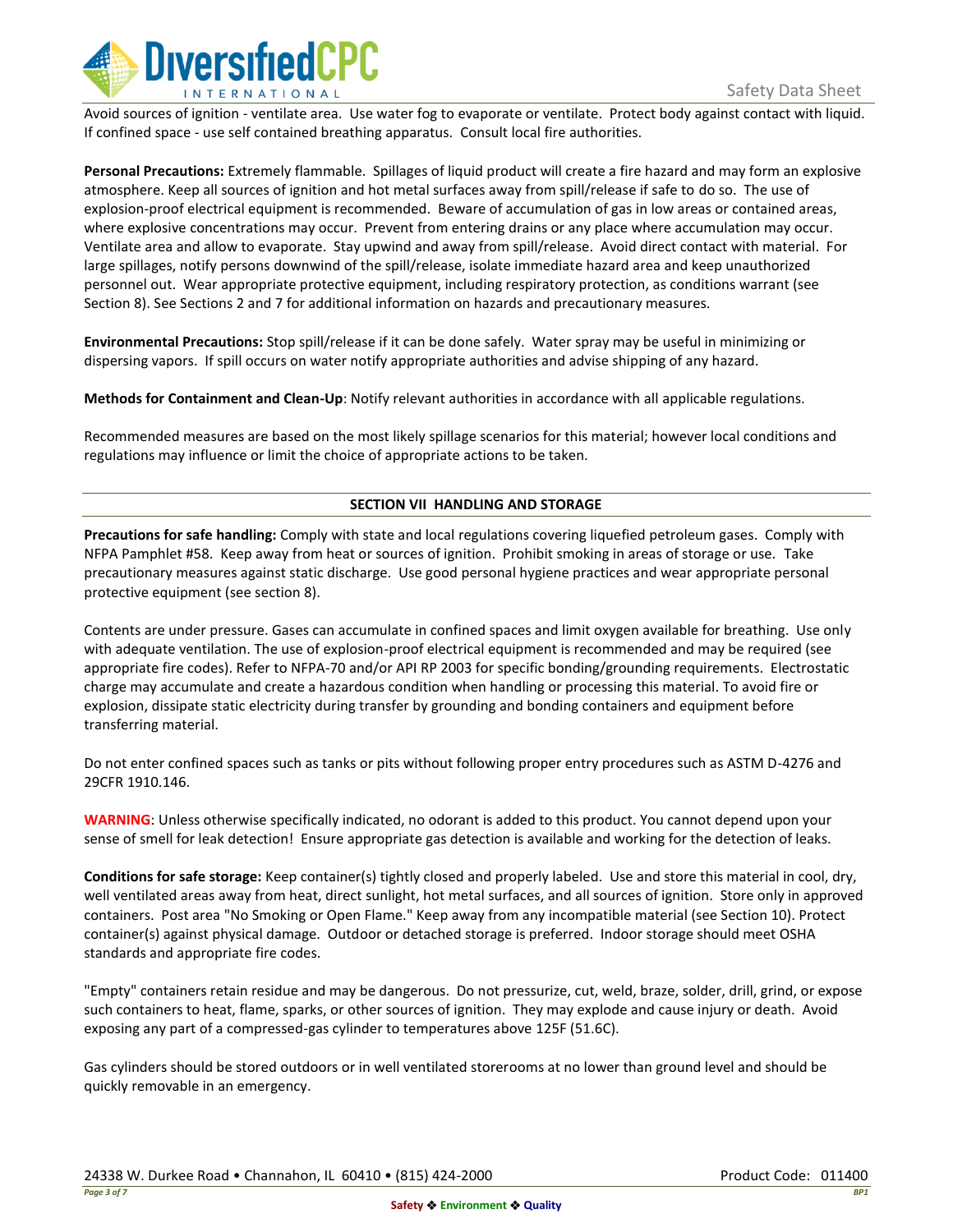

**SECTION VIII EXPOSURE CONTROLS / PERSONAL PROTECTION**

## **Exposure Limits**

| Component                      |                                                                                                                                                                                                                                                                                                                                                                                                                                                                                                                                            | <b>ACIGH</b> | <b>ACIGH</b>      | <b>OSHA PEL</b> |                  |
|--------------------------------|--------------------------------------------------------------------------------------------------------------------------------------------------------------------------------------------------------------------------------------------------------------------------------------------------------------------------------------------------------------------------------------------------------------------------------------------------------------------------------------------------------------------------------------------|--------------|-------------------|-----------------|------------------|
|                                |                                                                                                                                                                                                                                                                                                                                                                                                                                                                                                                                            | TLV (TWA)    | <b>TLV (STEL)</b> | (TWA)           | <b>OTHER PEL</b> |
| Isobutane                      |                                                                                                                                                                                                                                                                                                                                                                                                                                                                                                                                            |              | 1000 ppm          |                 |                  |
|                                |                                                                                                                                                                                                                                                                                                                                                                                                                                                                                                                                            |              |                   |                 |                  |
|                                |                                                                                                                                                                                                                                                                                                                                                                                                                                                                                                                                            |              |                   |                 |                  |
| <b>Engineering Controls:</b>   | If current ventilation practices are not adequate to maintain airborne concentrations below<br>the established exposure limits, additional engineering controls may be required.                                                                                                                                                                                                                                                                                                                                                           |              |                   |                 |                  |
| <b>Personal Protection:</b>    |                                                                                                                                                                                                                                                                                                                                                                                                                                                                                                                                            |              |                   |                 |                  |
| Eye/Face Protection:           | The use of eye protection (such as splash goggles) that meets or exceeds ANSI Z.87.1 is<br>recommended when there is potential liquid contact to the eye. Depending on conditions<br>of use, a face shield may be necessary.                                                                                                                                                                                                                                                                                                               |              |                   |                 |                  |
| Skin Protection:               | Impervious, insulated gloves recommended.                                                                                                                                                                                                                                                                                                                                                                                                                                                                                                  |              |                   |                 |                  |
| <b>Respiratory Protection:</b> | A NIOSH approved, self-contained breathing apparatus (SCBA) or equivalent operated in a<br>pressure demand or other positive pressure mode should be used in situations of oxygen<br>deficiency (oxygen content less than 19.5 percent), unknown exposure concentrations, or<br>situations that are immediately dangerous to life or health (IDLH).<br>A respiratory protection program that meets or is equivalent to OSHA 29 CFR 1910.134 and<br>ANSI Z88.2 should be followed whenever workplace conditions warrant a respirator's use. |              |                   |                 |                  |

Suggestions provided in this section for exposure control and specific types of protective equipment are based on readily available information. Users should consult with the specific manufacturer to confirm the performance of their protective equipment. Specific situations may require consultation with industrial hygiene, safety, or engineering professionals.

| SECTION IX PHYSICAL AND CHEMICAL PROPERTIES   |                                                                              |                                               |                                                   |  |
|-----------------------------------------------|------------------------------------------------------------------------------|-----------------------------------------------|---------------------------------------------------|--|
|                                               | Appearance & Odor: Clear, colorless liquefied gas with sweet petroleum odor. |                                               |                                                   |  |
| <b>Odor Threshold: No Data</b>                |                                                                              |                                               |                                                   |  |
|                                               | <b>pH:</b> Not Applicable                                                    |                                               |                                                   |  |
| <b>Melting / Freezing Point:</b> No Data      |                                                                              | Initial Boiling Point / Range: 10.9 °F        |                                                   |  |
| Flash Point (Method): -117 °F (Open Cup)      |                                                                              |                                               | <b>Evaporation Rate:</b> $>1$ (Ethyl Ether = 1.0) |  |
| Lower Explosion Limit: 1.8% (vol.) Gas in air |                                                                              | Upper Explosion Limit: 8.4% (vol.) Gas in air |                                                   |  |
| Vapor Pressure @ 70 °F: 31 PSIG               |                                                                              | <b>Vapor Density (air = 1.00):</b> 2.006      |                                                   |  |
| <b>Specific Gravity (H2O = 1.00):</b> $0.564$ |                                                                              | Solubility in Water @ 70 °F: 0.008%           |                                                   |  |
| <b>Percent Volatile by Volume: 100%</b>       |                                                                              | Auto-ignition temperature: 860 °F             |                                                   |  |
| <b>Decomposition Data:</b> No Data            |                                                                              | Viscositv:                                    | No Data                                           |  |

# **SECTION X STABILITY AND REACTIVITY**

| <b>Stability:</b> Stable                 |                                              |
|------------------------------------------|----------------------------------------------|
| Hazardous Polymerization: Can not occur  |                                              |
| Incompatibility (Materials to Avoid):    | None.                                        |
| <b>Hazardous Decomposition Products:</b> | Carbon monoxide, volatile hydrocarbon vapors |
| <b>Conditions to Avoid:</b>              | High heat, spark, and open flames            |

## **SECTION XI TOXICOLOGICAL INFORMATION**

## **Effects Of Over Exposure**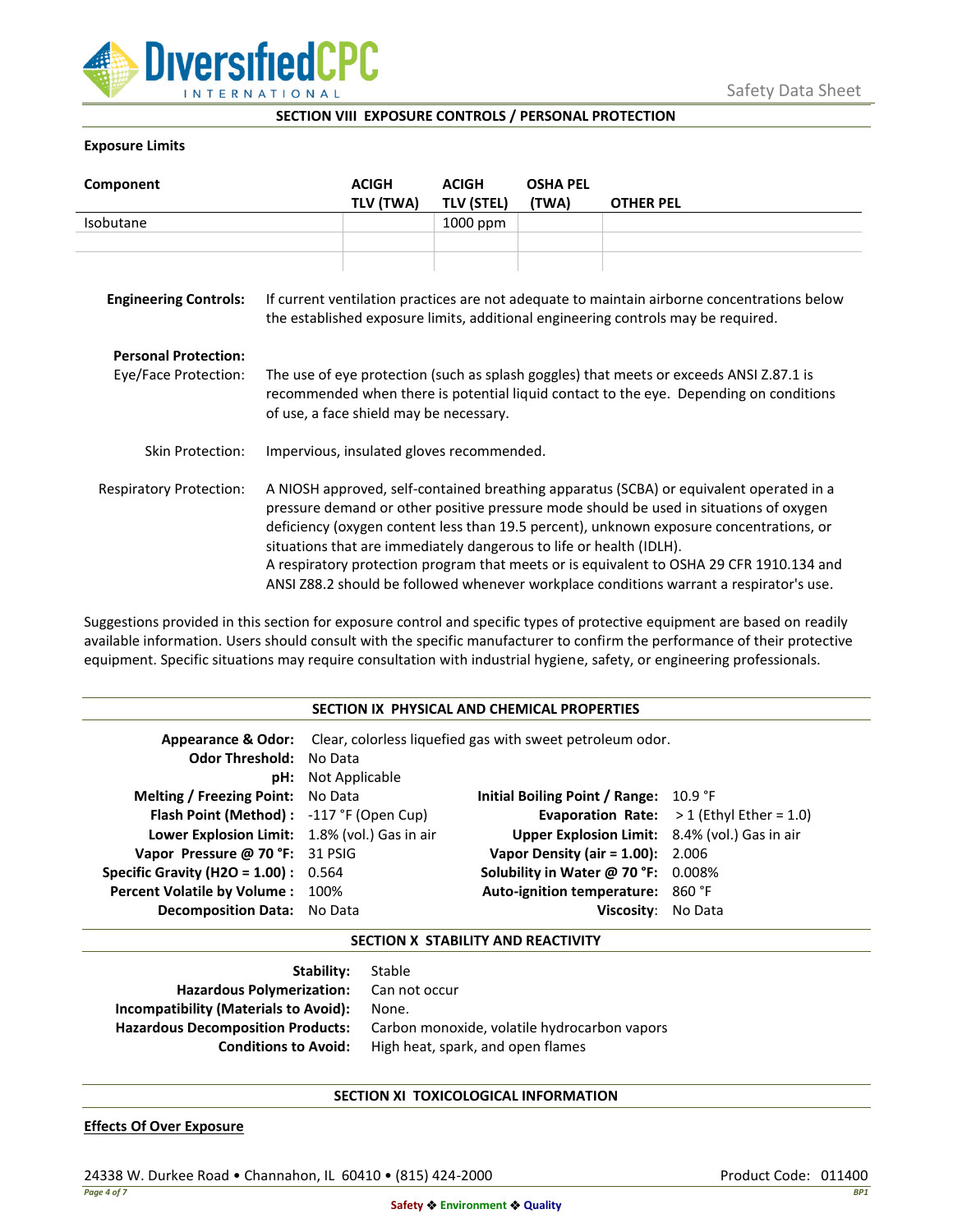

**Ingestion:** Aspiration hazard!

- **Inhalation:** Inhalation of vapor may produce anesthetic effects and feeling of euphoria. Prolonged overexposure can cause rapid breathing, headache, dizziness, narcosis, unconsciousness, and death from asphyxiation, depending on concentration and time of exposure.
- **Skin Contact:** Contact with evaporating liquid can cause frostbite.

**Eye Contact:** Liquid can cause severe irritation, redness, tearing, blurred vision, and possible freeze burns.

**Specific Target Organ Toxicity (Single Exposure):** Not expected to cause organ effects from single exposure. **Specific Target Organ Toxicity (Repeated Exposure):** Not expected to cause organ effects from repeated exposure. **Carcinogenicity:** Not expected to cause cancer. This substance is not listed as a carcinogen by IARC, NTP or OSHA. **Germ Cell Mutagenicity:** Not expected to cause heritable genetic effects. **Reproductive Toxicity:** Not expected to cause reproductive toxicity.

**Other Comments:** High concentrations may reduce the amount of oxygen available for breathing, especially in confined spaces. Hypoxia (inadequate oxygen) during pregnancy may have adverse effects on the developing fetus.

# **Information on Toxicological Effects of Components**

## **Propane**

*Target Organs:* No systemic or neurotoxic effects were noted in rats exposed to concentrations of propane as high as 12,000 ppm for 28 days.

*Reproductive Toxicity:* No adverse reproductive or developmental effects were observed in rats exposed to propane; no observed adverse effect level = 12,000 ppm.

## **n-Butane**

*Target Organs:* No systemic or neurotoxic effects were noted in rats exposed to concentrations of butane as high as 9,000 ppm for 28 days.

*Reproductive Toxicity:* No adverse reproductive or developmental effects were observed in rats exposed to butane; no observed adverse effect level = 12,000 ppm.

## **Isobutane**

*Target Organs:* No systemic or neurotoxic effects were noted in rats exposed to concentrations of isobutane as high as 9,000 ppm for 28 days.

*Reproductive Toxicity:* No adverse developmental effects were observed in rats exposed to concentrations of isobutane as high as 9000 ppm. Fertility and mating indices may have been affected at 9000 ppm but no effects were observed at 3000 ppm.

## **SECTION XII ECOLOGICAL INFORMATION**

**Toxicity:** Petroleum gases will readily evaporate from the surface and would not be expected to have significant adverse effects in the aquatic environment. Classification: No classified hazards.

**Persistence and Degradability:** The hydrocarbons in this material are expected to be inherently biodegradable. In practice, hydrocarbon gases are not likely to remain in solution long enough for biodegradation to be a significant loss process.

**Bioaccumulative Potential:** Not expected as having the potential to bioaccumulate.

**Mobility in Soil:** Due to the extreme volatility of petroleum gases, air is the only environmental compartment in which they will be found. In air, these hydrocarbons undergo photodegradation by reaction with hydroxyl radicals with half-lives ranging from 3.2 days for n-butane to 7 days for propane.

**Other Adverse Effects:** None anticipated.

## **SECTION XIII DISPOSAL INFORMATION**

## **Waste Disposal**

- (1) Mechanical Recovery
- (2) Flare-Off At Safe Location (Vapors)

24338 W. Durkee Road • Channahon, IL 60410 • (815) 424-2000 Product Code: 011400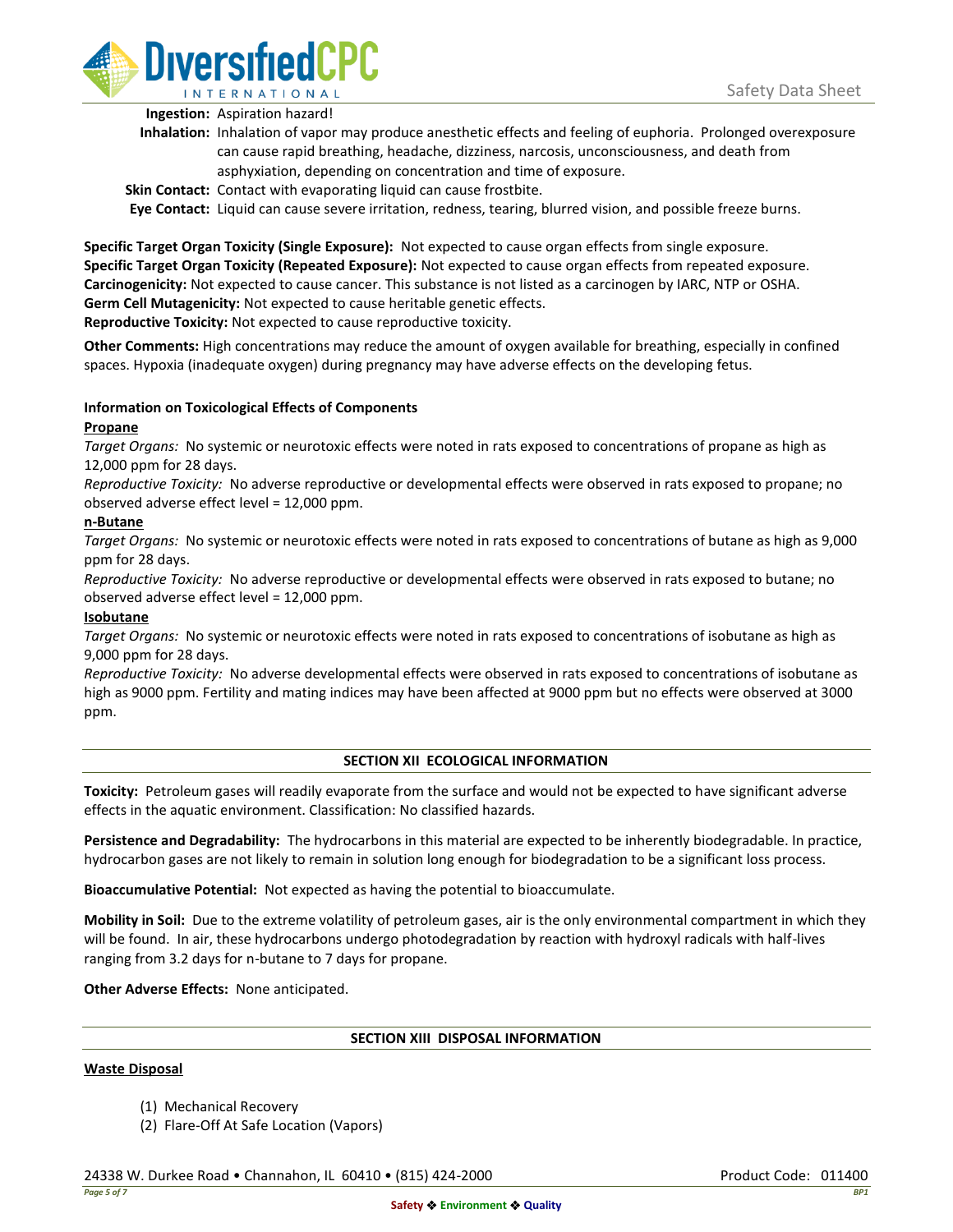

(3) Exhaust to Atmosphere in Safe Location (No Open Flames)

*\*\* Comply With All State and Local Regulations \*\**

### **SECTION XIV TRANSPORT INFORMATION**

### **Transport Information**

UN1969, Isobutane, 2.1

UN1075, Petroleum Gases, Liquefied may be substituted for the UN number shown as long as the substitution is consistent on package markings, shipping papers, and emergency response information. See 49 CFR 172.102 Special Provision 19. Containers of NON- ODORIZED liquefied petroleum gas must be marked either NON-ODORIZED or NOT ODORIZED as of September 30, 2006. [49 CFR 172.301(f), 326(d), 330(c) and 338 (e)]

### **SECTION XV REGULATIONS**

### **Regulatory Information**

### **Chemical Inventories**

**USA TSCA:** All components of this product are listed on the TSCA Inventory.

**Europe Einecs:** All components in this product are listed on EINECS

**Canada Domestic Substances List (DSL):** This product and/or all of its components are listed on the Canadian DSL.

**Australia AICS:** All components of this product are listed on AICS.

**Korea ECL:** All components in this product are listed on the Korean Existing Chemicals Inventory (KECI). **Japan Miti (ENCS):** All components of this product are listed on MITI.

## **SARA Title III:**

## **CERCLA/SARA (Section 302) Extremely Hazardous Substances and TPQs (in pounds):**

This material does not contain any chemicals subject to the reporting requirements of SARA 302 and 40 CFR 372.

## **SARA (311, 312) Hazard Class:**

| Acute Health:    | Yes |
|------------------|-----|
| Chronic Health:  | No  |
| Fire Hazard:     | Yes |
| Pressure Hazard: | Yes |

**SARA (313) Chemicals:** Not listed

**California Proposition 65:** This material does not contain any chemicals which are known to the State of California to cause cancer, birth defects or other reproductive harm at concentrations that trigger the warning requirements of California Proposition 65.

#### **EC Classification:**



F+ Extremely flammable

**Risk phrases:** 12 Extremely flammable.

#### **Safety phrases:**

9 Keep container in a well-ventilated place.

16 Keep away from sources of ignition -No smoking.

33 Take precautionary measures against static discharges.